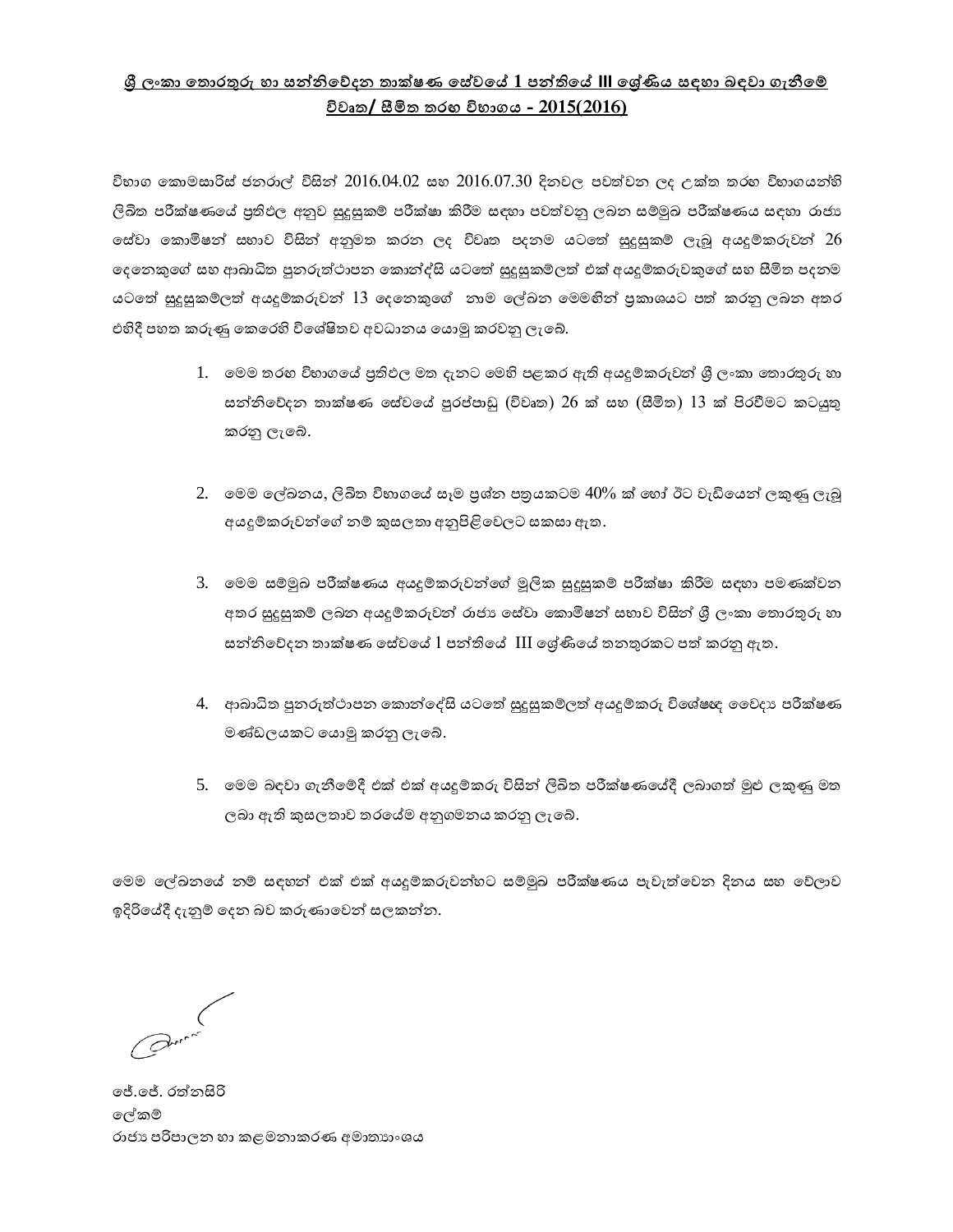| OPEN COMPETITIVE EXAMINATION FOR RECRUITMENT TO CLASS I<br><b>GRADE III OF SRI LANKA INFORMATION AND COMMUNICATION</b><br>TECHNOLOGY SERVICE - 2015(2016) |                         |              |                |  |  |
|-----------------------------------------------------------------------------------------------------------------------------------------------------------|-------------------------|--------------|----------------|--|--|
| No.                                                                                                                                                       | <b>NAME</b>             | <b>TOTAL</b> | <b>RANK</b>    |  |  |
| 1                                                                                                                                                         | SOMAWEERA, W.L.S.L.     | 199          | 1              |  |  |
| $\overline{2}$                                                                                                                                            | WARNASOORIYA, S.L.M.    | 196          | $\overline{2}$ |  |  |
| 3                                                                                                                                                         | MANTHRIRATHNA, M.A.S.T. | 195          | 3              |  |  |
| 4                                                                                                                                                         | RANASINGHE, R.A.Y.S.    | 195          | 3              |  |  |
| 5                                                                                                                                                         | MAHESH, K.K.S.          | 194          | 5              |  |  |
| 6                                                                                                                                                         | PRIYADHARSHANA, G.S.    | 190          | 6              |  |  |
| 7                                                                                                                                                         | EDIRAPPULI, D.S.        | 186          | 7              |  |  |
| 8                                                                                                                                                         | NANDASENA, W.A.S.C.     | 186          | 7              |  |  |
| 9                                                                                                                                                         | RATNAYAKE, R.K.D.K.K.   | 186          | 7              |  |  |
| 10                                                                                                                                                        | PERERA, J.A.P.H.        | 185          | 10             |  |  |
| 11                                                                                                                                                        | THINESH, S.             | 185          | 10             |  |  |
| 12                                                                                                                                                        | PAVITHRA, K.A.S.A.R.    | 184          | 12             |  |  |
| 13                                                                                                                                                        | JAYASUNDARA, N.N.       | 182          | 13             |  |  |
| 14                                                                                                                                                        | PRIYADARSHANA, A.B.N.T. | 179          | 14             |  |  |
| 15                                                                                                                                                        | MADURAPPERUMA, Y.L.C.P. | 178          | 15             |  |  |
| 16                                                                                                                                                        | SENEVIRATHNE, J.M.N.N.  | 178          | 15             |  |  |
| 17                                                                                                                                                        | RAJAKARUNA, S.M.        | 178          | 15             |  |  |
| 18                                                                                                                                                        | HARSHANI, K.D.U.        | 177          | 18             |  |  |
| 19                                                                                                                                                        | PUBUDU, W.J.G.          | 176          | 19             |  |  |
| 20                                                                                                                                                        | FAZEEL, M.I.M.          | 176          | 19             |  |  |
| 21                                                                                                                                                        | PREMASIRI, L.D.M.       | 175          | 21             |  |  |
| 22                                                                                                                                                        | BODARAGAMA, P.I.        | 173          | 22             |  |  |
| 23                                                                                                                                                        | PANDUKA, D.G.R.T.       | 173          | 22             |  |  |
| 24                                                                                                                                                        | GUNARATHNA, M.M.L.L.L.  | 172          | 24             |  |  |
| 25                                                                                                                                                        | ROHANA, P.G.M.          | 172          | 24             |  |  |
| 26                                                                                                                                                        | THUSHARI, H.G.V.        | 171          | 26             |  |  |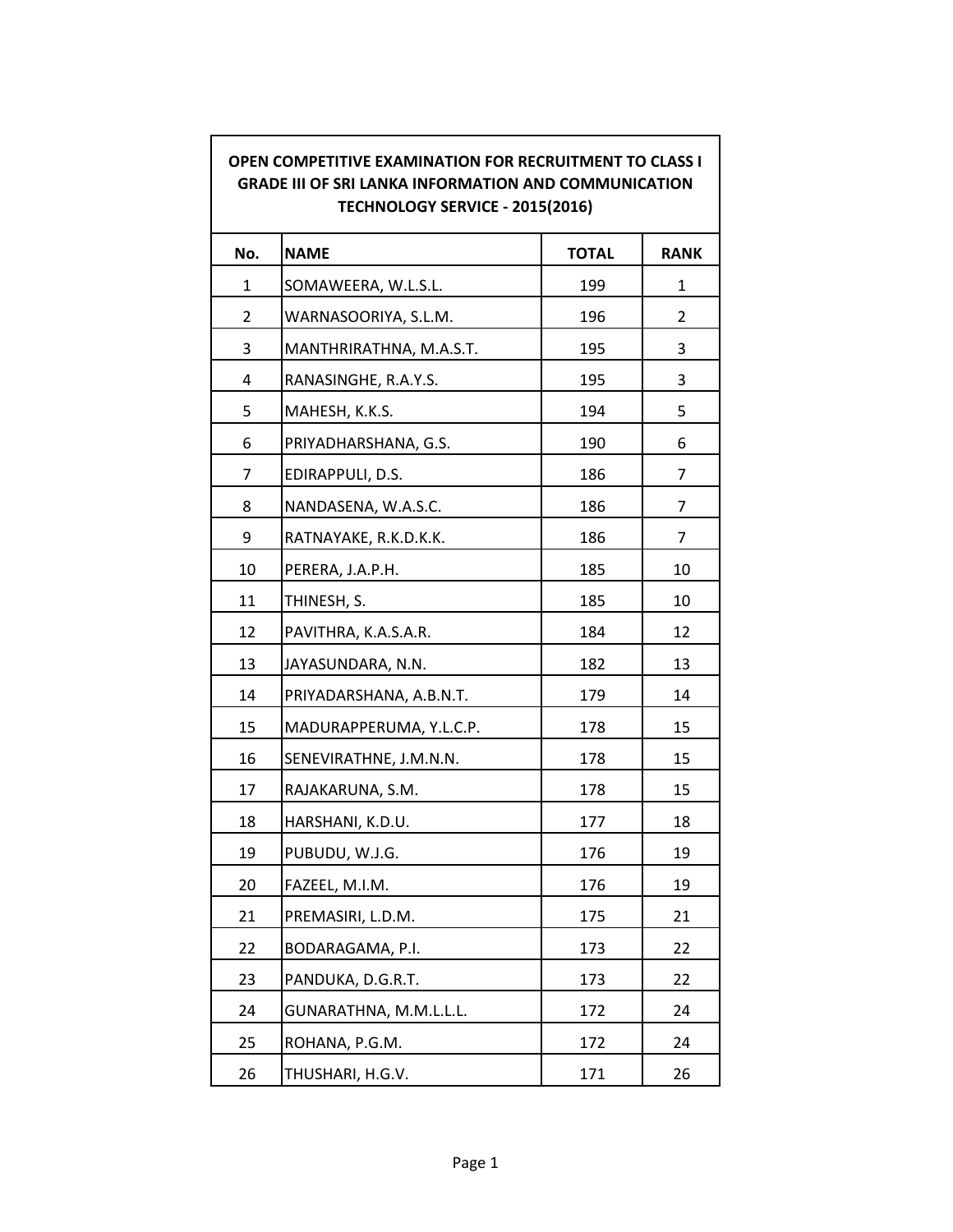| <b>OPEN COMPETITIVE EXAMINATION FOR RECRUITMENT TO CLASS I</b><br><b>GRADE III OF SRI LANKA INFORMATION AND COMMUNICATION</b><br>TECHNOLOGY SERVICE - 2015(2016) |                        |              |             |  |  |  |
|------------------------------------------------------------------------------------------------------------------------------------------------------------------|------------------------|--------------|-------------|--|--|--|
| LIST OF DIFFERENTLY ABLED CANDIDATES                                                                                                                             |                        |              |             |  |  |  |
| No.                                                                                                                                                              | <b>NAME</b>            | <b>TOTAL</b> | <b>RANK</b> |  |  |  |
| 1                                                                                                                                                                | SOUNDRANAYAGAM, M.S.J. | 151          |             |  |  |  |